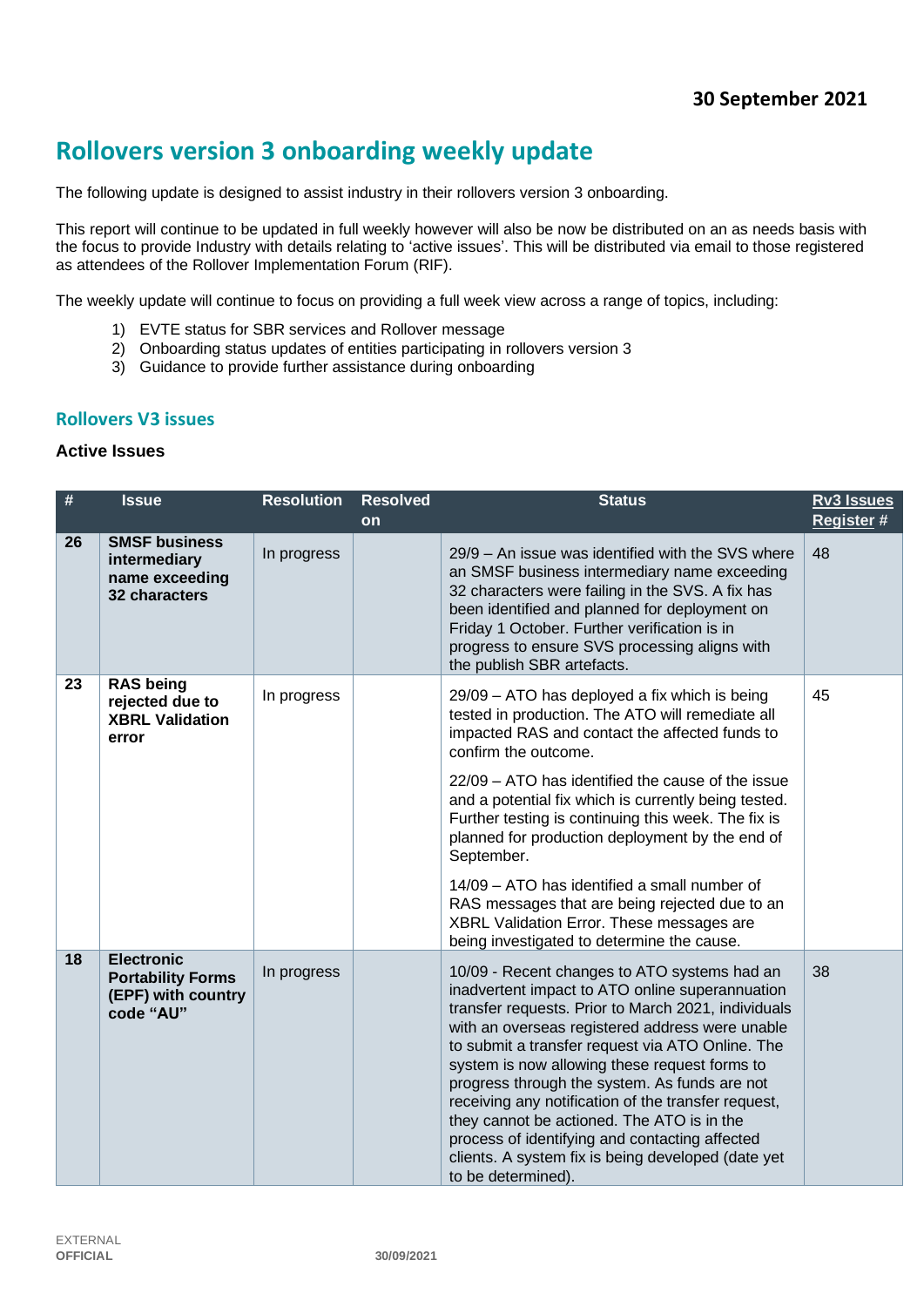| 03/09 - ATO has identified that this is a historic<br>issue and precedes RV3. Impacted members will<br>be contacted by the ATO and interim solutions are<br>being developed to mitigate the impact while a<br>solution is developed.                                   |
|------------------------------------------------------------------------------------------------------------------------------------------------------------------------------------------------------------------------------------------------------------------------|
| 01/09 - EPFs for members who have an overseas<br>residential address and contained country code<br>"AU" were rejected by funds and/or gateways. A<br>fix is under development. In the interim, the ATO<br>are working with impacted funds and providing<br>assistance. |

# **Closed Issues**

| #  | <b>Issue</b>                                                                                                                                                                                                                   | <b>Resolution</b>                                                                                                                                                                                                                                                                                                                                                                                                                                                            | <b>Resolved on</b>   | <b>Rv3 Issues</b><br>Register # |
|----|--------------------------------------------------------------------------------------------------------------------------------------------------------------------------------------------------------------------------------|------------------------------------------------------------------------------------------------------------------------------------------------------------------------------------------------------------------------------------------------------------------------------------------------------------------------------------------------------------------------------------------------------------------------------------------------------------------------------|----------------------|---------------------------------|
| 25 | <b>Incorrect certification</b><br>value was applied to an<br><b>SMSF Provider</b>                                                                                                                                              | 28/9 - SVS incorrectly returned nil certification<br>$\bullet$<br>for a single SMSF provider however the SMSF<br>verification service response was correct.<br>ATO deployed an urgent fix which has been<br>$\bullet$<br>tested successfully                                                                                                                                                                                                                                 | 28 September<br>2021 | 47                              |
| 24 | <b>Multiple USIs listed on</b><br>the FVS under the Mercer<br><b>Super Trust ABN:</b><br>19905422981 have an<br>incorrect 'effective to'<br>date of 29 September<br>2021 showing ROLL2.0-X<br>and GROL2.0-X<br>certifications. | 28/09 - The FVS data was corrected today.<br>$\bullet$<br>27/09 - The ATO worked urgently to resolve this<br>$\bullet$<br>issue. FVS Alert 001/2021 was issued to funds,<br>administrators, service providers and users of the<br>FVS.<br>17/09 - The end-date is incorrect as the USI's are<br>$\bullet$<br>enduring products and transitioning to ROLL3.0-<br>X and GROL3.0-X from 30 September 2021. Due<br>to system limitations, the fund cannot rectify this<br>issue. | 28 September<br>2021 | 46                              |
| 22 | <b>SMSF Bank account</b><br>names exceeding 32<br>characters message<br>failing in SVS.                                                                                                                                        | 14/09 - ATO implemented a fix on the 15/09 and<br>$\bullet$<br>are closely monitoring the situation in Production.<br>03/09 - The ATO uncovered an issue with the<br>$\bullet$<br>SVS whereby SMSF bank account names<br>exceeding 32 characters were failing in the SVS.<br>We are implementing an urgent fix to ensure we<br>can process bank account names in line with the<br>published validation rules.                                                                | 14 September<br>2021 | 44                              |
| 20 | <b>RASOR failing to send</b>                                                                                                                                                                                                   | 13/09 - Fix has deployed and is in the process of<br>$\bullet$<br>being tested in production.<br>06/09 - ATO has identified a fix which is currently<br>$\bullet$<br>undergoing testing. The project team is working<br>with the impacted funds.<br>01/09 - A very small number of RASOR's are<br>$\bullet$<br>failing to send due to incorrect member details.<br>The ATO are currently investigating the issue.                                                            | 13 September<br>2021 | 40                              |
| 21 | 31.08.2021<br>RA being issued to<br>primary gateway<br>incorrectly                                                                                                                                                             | 06/09 - ATO system fix deployed and tested<br>successfully in production. The project team is<br>working with the impacted funds to release the<br>backlog of impacted RAs.<br>03/09 - ATO has identified a fix and is planning<br>$\bullet$<br>the deployment. The project team is working with<br>the impacted funds and will test the fix once<br>deployed.                                                                                                               | 08 September<br>2021 | 43                              |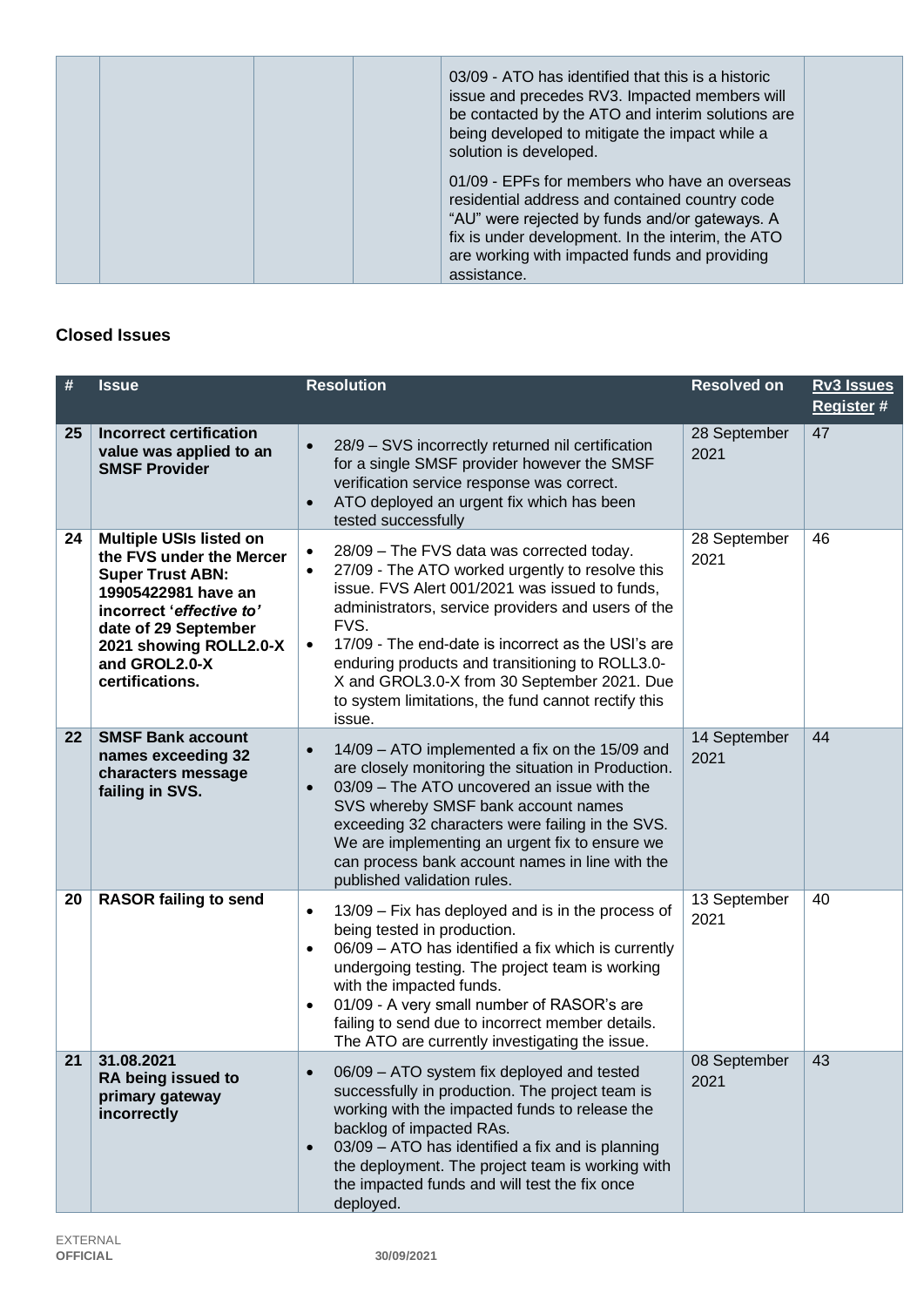|    |                                                                                                | 31/08 - Funds that use a primary and secondary<br>gateway are having their RAs issued to the<br>incorrect gateway. This results in the messages<br>being rejected.                                                                                                                                                                                                                                                                                                                                                                                                                                                                                                                                |                      |    |
|----|------------------------------------------------------------------------------------------------|---------------------------------------------------------------------------------------------------------------------------------------------------------------------------------------------------------------------------------------------------------------------------------------------------------------------------------------------------------------------------------------------------------------------------------------------------------------------------------------------------------------------------------------------------------------------------------------------------------------------------------------------------------------------------------------------------|----------------------|----|
| 19 | 01.09.2021<br><b>Electronic Portability</b><br>Forms (EPF) failing at<br>gateway               | 06/09 - ATO has successfully tested the<br>$\bullet$<br>deployed fix. EPFs has issued to the impacted<br>funds correctly. The project team is working with<br>the impacted funds to release the backlog of<br>impacted EPFs.<br>03/09 - ATO has deployed a fix for this issue,<br>$\bullet$<br>which will apply to the EPFs issued going<br>forward. Project team will work with impacted<br>funds to test this fix.<br>01/09 - EPF's failed for one fund due to message<br>$\bullet$<br>containing invalid context ID (where spaces are<br>included). A fix has been identified. Currently<br>awaiting scheduling for deployment. Once<br>deployed, the ATO will work with the impacted<br>fund. | 06 September<br>2021 | 39 |
| 17 | 24.08.2021<br><b>Release Authorities</b><br>issued without<br>mandatory country code<br>field. | 01/09 System fix successfully implemented and<br>$\bullet$<br>all rejected RA messages were reissued to funds<br>successfully.<br>24/08 Release authorities are being issued<br>$\bullet$<br>without a mandatory field and being rejected by<br>gateways. ATO system fix is being developed as<br>a priority.                                                                                                                                                                                                                                                                                                                                                                                     | 26 August<br>2021    | 37 |
| 13 | 2.06.2021<br><b>Fund initiated (Fund to</b><br>ATO) USM testing                                | 09/08 EVTE environment updated enable<br>$\bullet$<br>automatic USMOR responses. The system was<br>also updated to include the additional USI and<br>Gateway ESAs provided by Industry.                                                                                                                                                                                                                                                                                                                                                                                                                                                                                                           | 09 August<br>2021    | 19 |
| 16 | 21.07.2021<br><b>RAS</b> preservation<br>amounts and taxable<br>components                     | 28/07 Additional clarification content added to the<br>$\bullet$<br>User guide and published 28/07/2021.<br>21/07 User guide being updated to clarify the<br>$\bullet$<br>preservation amount and taxable component<br>fields in the RAS need to equal the amount paid<br>to meet MIG validation requirements.                                                                                                                                                                                                                                                                                                                                                                                    | 28 July 2021         | 32 |
| 15 | 16.07.2021<br><b>Release Authority Error</b><br><b>Response (RAER)</b><br>message structure    | RAER payload build specifications set out in<br>$\bullet$<br>Schedule 6 Data and Payment Standards - Error<br>Code Management must be met - refer section<br>11.3 Release Authority Error Response.<br>Of note, if curly braces form part of your payload,<br>the corresponding parameter to dynamically fill<br>the curly braces must also be included in your<br>payload - refer to section 3.3 Parameters content<br>model information.                                                                                                                                                                                                                                                        | 19 July 2021         | 33 |
| 14 | 03.06.2021<br><b>Schematron incorrectly</b><br>applying USM validation<br>on an RTR message.   | 11/06 Updated schematron and published on the<br>$\bullet$<br>software developers website.<br>09/06 Discrepancy identified between the<br>$\bullet$<br>taxonomy<br>in MIG V3 and the latest version of the<br>schematron where validation was incorrectly<br>conducted on the<br>UnclaimedSuperannuationMoney.Date field, as<br>part of an RTR message.<br>The schematron has been updated to align with<br>MIG V3 and address USM validation issues. The<br>updated version has been scheduled for external<br>publication (estimated availability from 11/06).                                                                                                                                  | 11 June 2021         | 20 |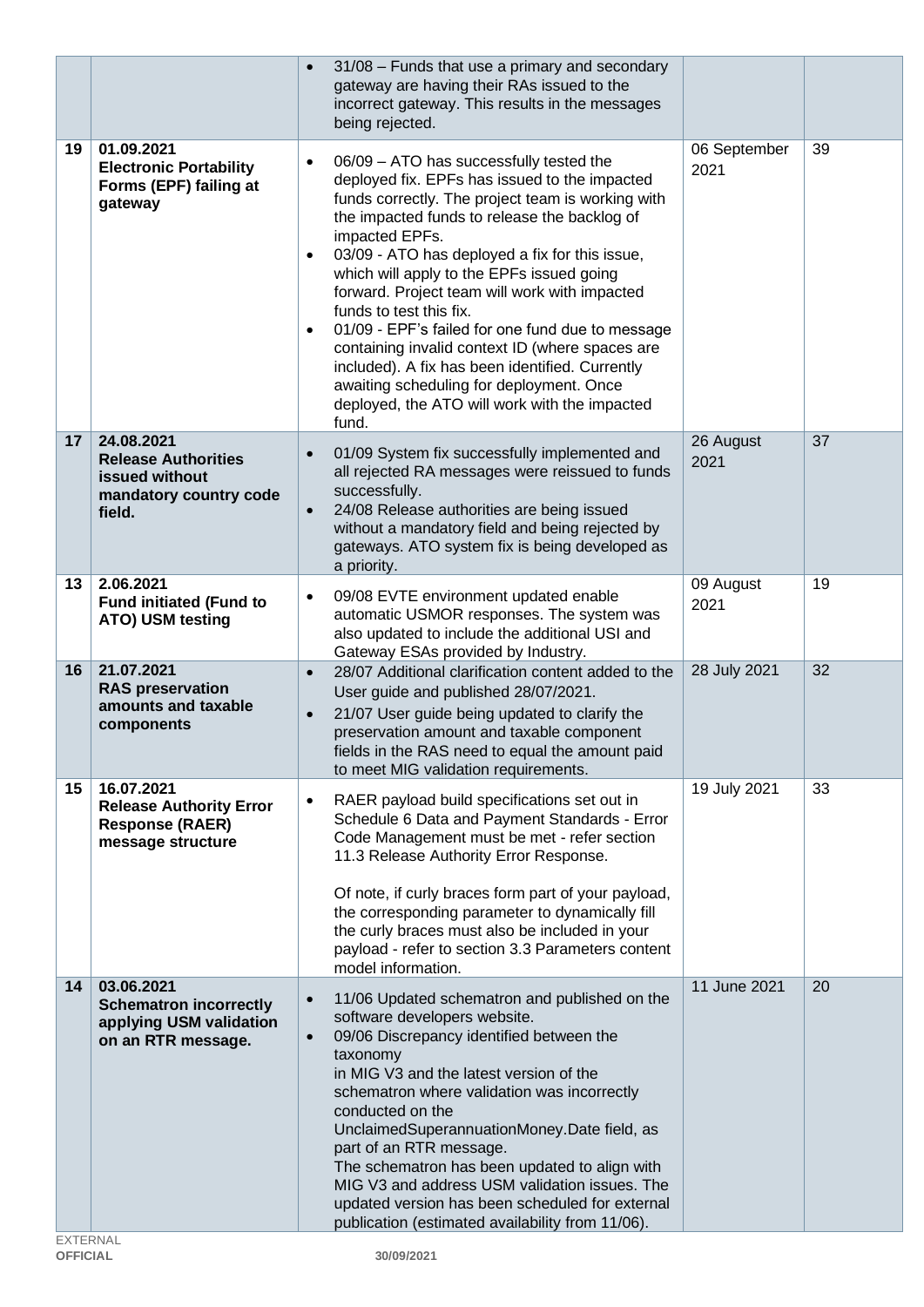| 12             | 12.05.2021<br><b>G2B test scenario USM</b><br>6.6 currently unavailable<br>to test.                                                                                                                                                          | 18/05 System fix deployed and confirmed<br>$\bullet$<br>successful. USM6.6 available for testing.<br>12/05 USM6.6 - currently under investigation.<br>$\bullet$                                                                                                                                                                                                                                                                                                                                  | 18 May 2021                 | 18             |
|----------------|----------------------------------------------------------------------------------------------------------------------------------------------------------------------------------------------------------------------------------------------|--------------------------------------------------------------------------------------------------------------------------------------------------------------------------------------------------------------------------------------------------------------------------------------------------------------------------------------------------------------------------------------------------------------------------------------------------------------------------------------------------|-----------------------------|----------------|
| 11             | 04.05.2021<br><b>G2B test scenario USM</b><br>6.7 currently unavailable<br>to test.                                                                                                                                                          | 18/05 System fix deployed and confirmed<br>$\bullet$<br>successful. USM6.7 available for testing.<br>11/05 USM6.7 - investigation complete, fix<br>$\bullet$<br>identified. Anticipate test will be available from<br>18/05.<br>04/05 Issues identified with test scenario<br>$\bullet$<br><b>USM6.7.</b>                                                                                                                                                                                        | 18 May 2021                 | 17             |
| 10             | 25.03.2021<br><b>Provision of updated</b><br>sample payload data                                                                                                                                                                             | 29/04 - Rollover Sample Message Instances<br>$\bullet$<br>(payload samples) published and available at:<br>https://softwaredevelopers.ato.gov.au/rollove<br>rV3                                                                                                                                                                                                                                                                                                                                  | 29 April 2021               | 16             |
| 9              | 26.04.2021<br><b>RASOR incorrectly</b><br>setting identifier scheme<br>values for TFN and ID.                                                                                                                                                | 29/04 - Fix confirmed successful.<br>$\bullet$<br>28/04 - Fix identified and deployed on 28 April.<br>$\bullet$<br>Reissued test on 28 April. Resolution pending<br>confirmation of successful fix.<br>26/04 - EVTE issue identified for investigation.<br>$\bullet$<br>RASOR being rejected at Gateway due to invalid<br>event item scheme parameter value.                                                                                                                                     | 29 April 2021               | 15             |
| 8              | 01.04.2021<br><b>Internal ATO factors</b><br>affecting the information<br>in our test data for P2P<br>(both B2B and G2B<br>including in EVTE) are<br>currently being<br>considered and are likely<br>to require updates to our<br>test data. | 23/04 EVTE refresh completed and testing<br>$\bullet$<br>recommenced.<br>14/04 Updated test data published.<br>$\bullet$                                                                                                                                                                                                                                                                                                                                                                         | 23 April 2021               | 13             |
| $\overline{7}$ | 12.02.2021<br><b>Recent whitelist</b><br>configuration and<br>certificate changes<br>introduced connection<br>errors impacting one<br>gateway.                                                                                               | 25/2: Data fix implemented on 23 February. Fix<br>$\bullet$<br>verified with impacted gateway.                                                                                                                                                                                                                                                                                                                                                                                                   | 23 February<br>2021         | $\overline{7}$ |
| 6              | 10.02.2021<br><b>EPF test scenario for</b><br><b>SMSF missing the SMSF</b><br>Alias in the ebMS header<br>properties                                                                                                                         | Identified through interoperability testing<br>$\bullet$<br>Root cause: EPF code regressed since the<br>$\bullet$<br>original EVTE deployment. Issue does not impact<br>EPF test scenarios for APRA funds.<br>Code remediation in progress.<br>$\bullet$<br>Remediation to restore correct code for EPF test<br>$\bullet$<br>scenarios with SMSF test data<br>25/2: Deployed to EVTE on 20 February, fix<br>$\bullet$<br>being verified with impacted Gateway<br>2/3: Fix verified.<br>$\bullet$ | 20 February<br>2021         | 6              |
| $5\phantom{.}$ | 4.02.2021<br><b>RA with SMSF Test</b><br>scenario was not<br>previously enabled.                                                                                                                                                             | RA Test scenarios with SMSF data enabled on 4<br>$\bullet$<br>February.                                                                                                                                                                                                                                                                                                                                                                                                                          | 4 February<br>2021          | 5              |
| 4              | <b>EPF Test Scenarios in</b><br><b>EVTE updated with SMSF</b><br>data                                                                                                                                                                        | Additional SMSF data for EPF test scenarios<br>$\bullet$<br>circulated to industry representatives (GOM, ASP<br>and gateways currently testing) for review, with<br>no feedback received by 4 February 2021.<br>EVTE updated to align with EPF SMSF data<br>$\bullet$<br>shared for consultation on 4 February.                                                                                                                                                                                  | 4 February<br>2021 (hotfix) | 4              |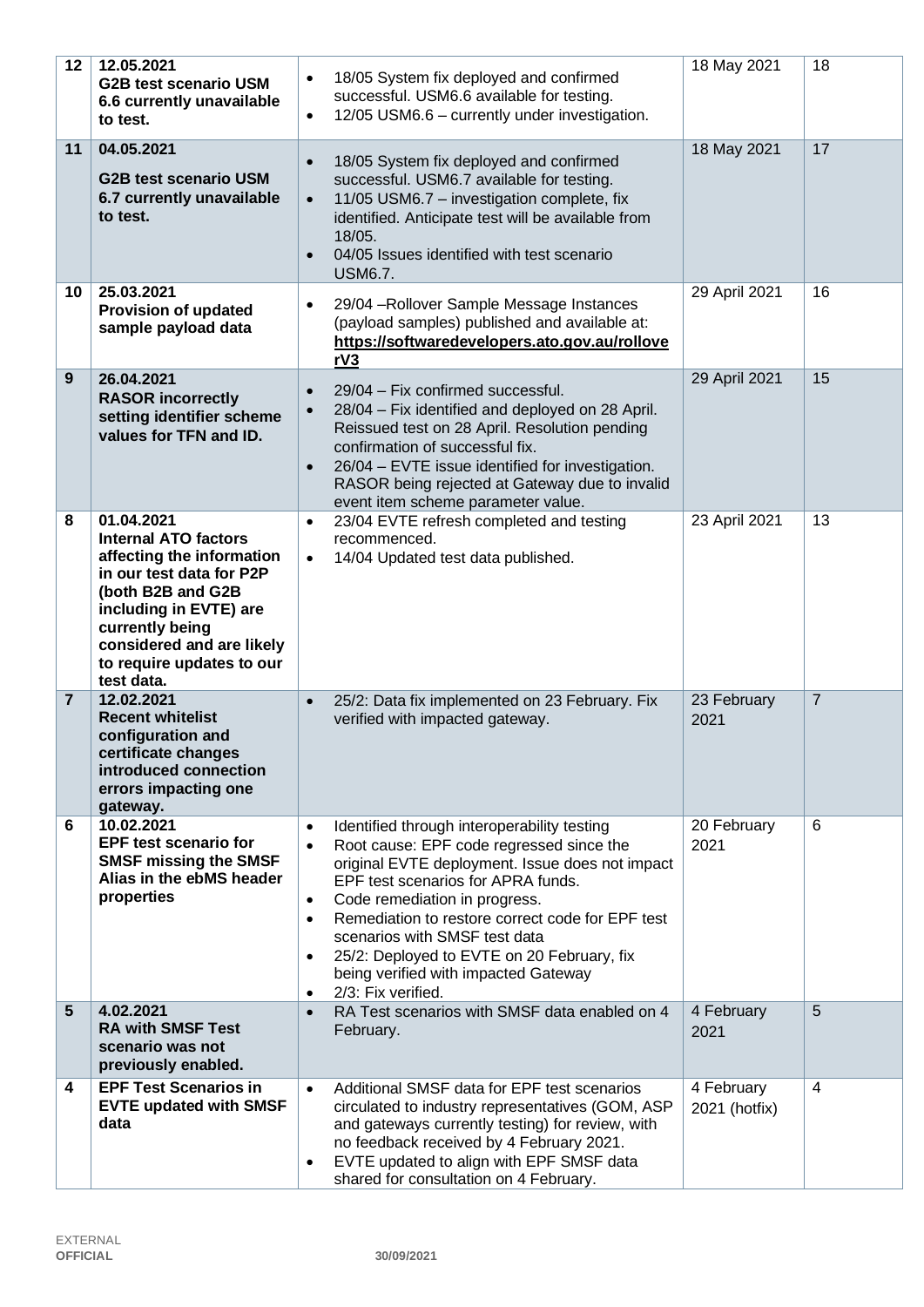| $\mathbf{3}$ | 29.01.2021<br>[Defect] EVTE Test<br>Harness unavailable on<br>20 Jan 2021 preventing<br>testing of RA     | Resolved by the end of the day.<br>$\bullet$<br>Caused by internal environment issue impacting<br>$\bullet$<br>outbound messages.<br>Resolved by the end of the day on 29 Jan 2021.<br>$\bullet$                                                                                      | 29 January<br>2021          | 3 |
|--------------|-----------------------------------------------------------------------------------------------------------|---------------------------------------------------------------------------------------------------------------------------------------------------------------------------------------------------------------------------------------------------------------------------------------|-----------------------------|---|
| $\mathbf{2}$ | 15.01.2021<br>[Defect] EPF ContextID<br>greater than 40<br>characters issue                               | EPF ContextID reduced to a value less than 40<br>$\bullet$<br>characters.<br>Identified through interoperability testing.<br>$\bullet$<br>Scenario has been tested successfully with an<br>$\bullet$<br>EPF for an APRA fund.                                                         | 2 February<br>2021 (hotfix) | 2 |
| 1            | 15.12.2021<br>[Defect] RA and RAS<br>sample payloads<br>contained 8 digit TFNs<br>instead of 9 digit TFNs | RA and RAS test scenarios updated with 9- digit<br>$\bullet$<br>TFN <sub>s</sub> .<br>Identified through early review of RA test files<br>$\bullet$<br>provided.<br>Shared with ATO on 15 Dec 2021<br>$\bullet$<br>RA and RAS data change release on 4th Jan to<br>$\bullet$<br>EVTE. | 4 January<br>2021 (hotfix)  |   |

# **EVTE status for SVS and SMSFmemberTICK Service**

- Full suite of SVS and SMSF verification services available in EVTE from May 2020
- 14 DSPs have been whitelisted in production for SMSFVRFY
- 5 DSPs have been whitelisted in production for SMSFMBRVRFY
- Those currently completing required testing have been contacted to remind them of the next steps to transition to production.
- No issues have been identified requiring changes.

## **B2B Testing**

B2B cohort schedule and process overview:

- Funds will receive an email welcoming them to the cohort ten business days prior to the commencement date.
- An initial discussion on how the cohort will conduct their testing and the schedule will be held with funds and their gateways approximately 5 business days prior to the commencement date.
- Stand-ups will be held twice a day for the duration of the cohort. Invites to these will be issued after the initial testing discussion.
- Once testing is completed, funds will receive an email thanking them for their participation and reminding them to return the completed testing matrix and lodge their production readiness checklist (where G2B testing has also been completed).

| Cohort           | <b>Dates</b>            |
|------------------|-------------------------|
| <b>Cohort 1</b>  | 15/06/2021 - 02/07/2021 |
| <b>Cohort 2</b>  | 05/07/2021 - 19/07/2021 |
| Cohort 3         | Disbanded               |
| Cohort 4         | 19/07/2021 - 30/07/2021 |
| <b>Cohort 5</b>  | 26/07/2021 - 06/08/2021 |
| Cohort 6/7       | 02/08/2021 - 13/08/2021 |
| <b>Cohort 8</b>  | 09/08/2021 - 20/08/2021 |
| Cohort 9         | 23/08/2021 - 03/09/2021 |
| Cohort 10        | 30/08/2021 - 10/09/2021 |
| Cohort 11        | 06/09/2021 - 17/09/2021 |
| <b>Cohort 12</b> | 13/09/2021 - 24/09/2021 |

B2B testing progress with funds, administrators and SMSF providers as at 30 September: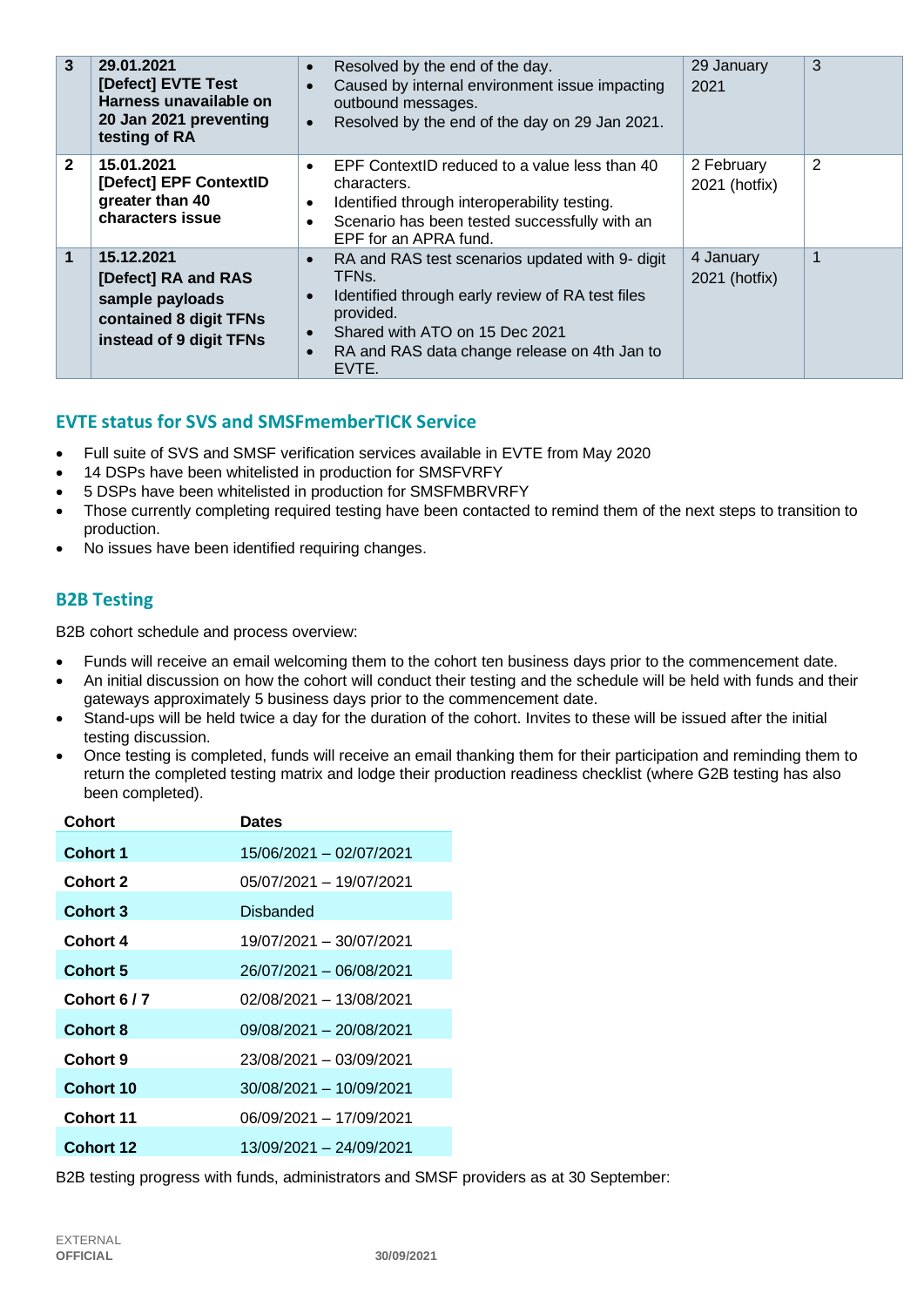

Note:

- 'APRA' incorporates APRA funds and APRA administrators
- 'Complete' denotes readiness testing matrix received by ATO.

# **G2B Testing**

G2B testing progress with funds, administrators, SMSF providers, as at 30 September:



Note:

- 'APRA' incorporates APRA funds and APRA administrators
- 'Complete' denotes readiness testing matrix received by ATO

## **Production cutover**

Industry cutover to production for SuperStream Rollovers version 3 as at 30 September:



Note:

• 'APRA Rv3' and 'SMSF Rv3' are entities live and ready to accept and issue Rv3 messaging, it does not reflect or indicate entities that have updated FVS in preparation to cut over.